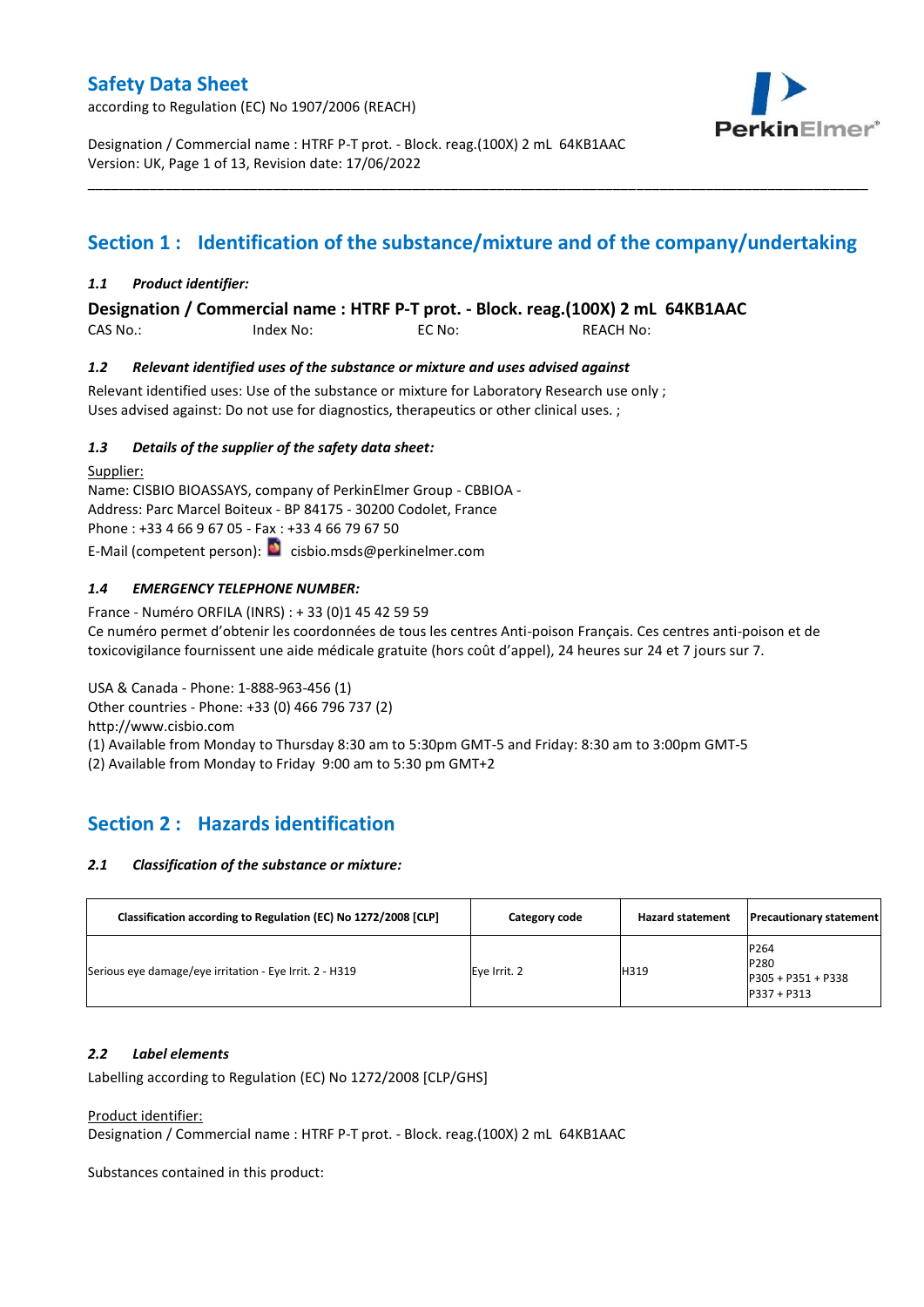according to Regulation (EC) No 1907/2006 (REACH)



Designation / Commercial name : HTRF P-T prot. - Block. reag.(100X) 2 mL 64KB1AAC Version: UK, Page 2 of 13, Revision date: 17/06/2022

Hazard pictograms GHS07-exclam



Signal word: Warning

#### Hazard and precautionary statements:

| Code          | <b>Hazard statments</b>                                                                                                                             |
|---------------|-----------------------------------------------------------------------------------------------------------------------------------------------------|
| H319          | Causes serious eye irritation                                                                                                                       |
| P264          | Wash  thoroughly after handling.                                                                                                                    |
| P280          | Wear protective gloves/protective clothing/eye protection/face protection.                                                                          |
|               | P305 + P351 + P338 IF IN EYES: Rinse cautiously with water for several minutes. Remove contact lenses, if present and easy to do. Continue rinsing. |
| $P337 + P313$ | If eye irritation persists: Get medical advice/attention.                                                                                           |

\_\_\_\_\_\_\_\_\_\_\_\_\_\_\_\_\_\_\_\_\_\_\_\_\_\_\_\_\_\_\_\_\_\_\_\_\_\_\_\_\_\_\_\_\_\_\_\_\_\_\_\_\_\_\_\_\_\_\_\_\_\_\_\_\_\_\_\_\_\_\_\_\_\_\_\_\_\_\_\_\_\_\_\_\_\_\_\_\_\_\_\_\_\_\_\_\_\_\_\_\_

#### *2.3 Other hazards*

The mixture does not contain substances classified as 'Substances of Very High Concern' (SVHC) >= 0.1% published by the European CHemicals Agency (ECHA) under article 57 of REACH. The mixture satisfies neither the PBT nor the vPvB criteria for mixtures in accordance with annexe XIII of the REACH regulations EC 1907/2006. ; Adverse human health effects and symptoms: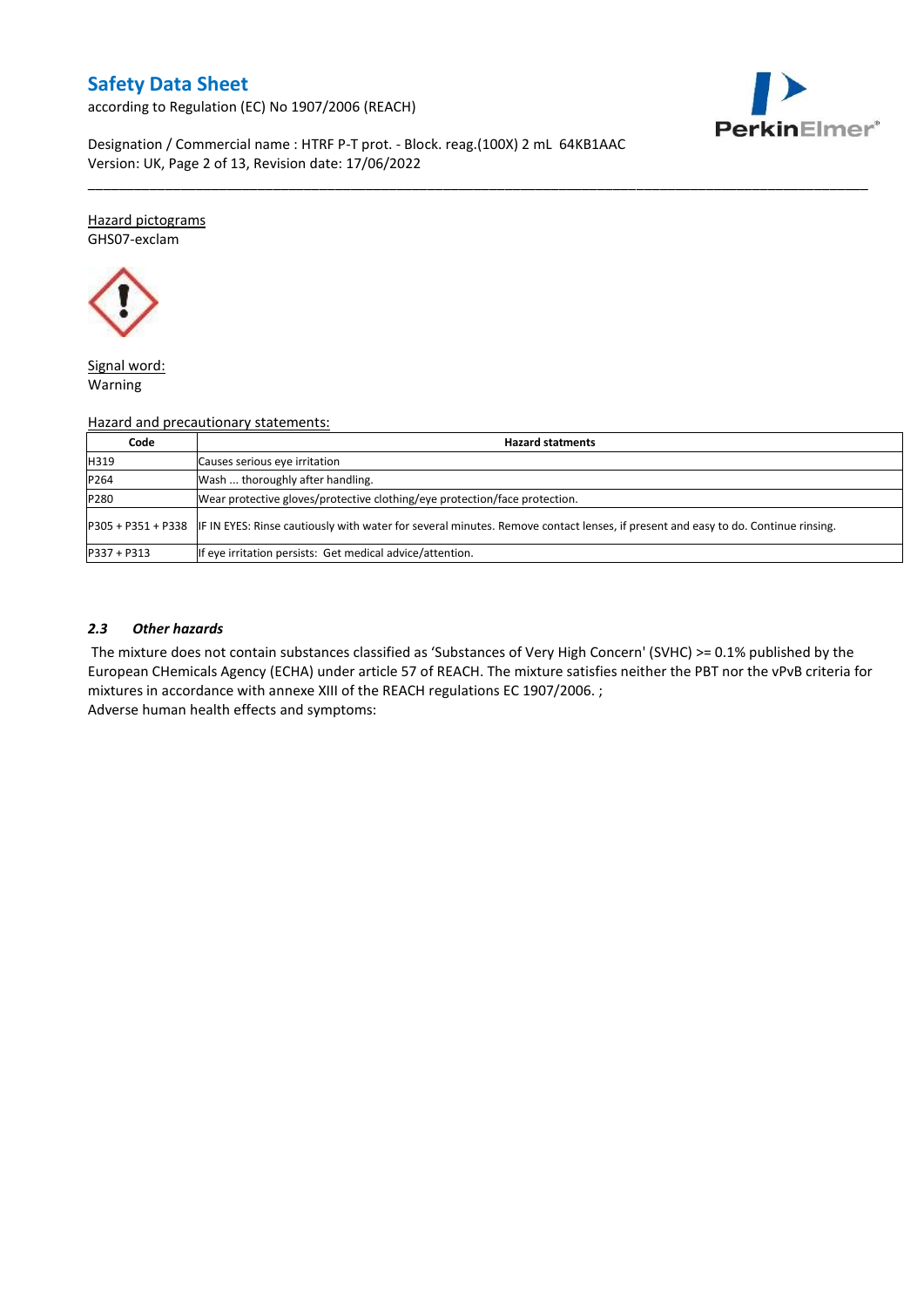according to Regulation (EC) No 1907/2006 (REACH)



Designation / Commercial name : HTRF P-T prot. - Block. reag.(100X) 2 mL 64KB1AAC Version: UK, Page 3 of 13, Revision date: 17/06/2022

### **Section 3 : Composition/information on ingredients**

#### *3.2 Mixtures*

Hazardous ingredients:

| Substance name                        | CAS <sub>n</sub> ° | Index n° | $ECn$ <sup>°</sup> | <b>Classification according Regulation (EC)</b><br>No. 1272 [CLP] | Concentration<br>(%) | <b>SCL</b> | M-factor |
|---------------------------------------|--------------------|----------|--------------------|-------------------------------------------------------------------|----------------------|------------|----------|
| disodium<br>dihydrogenpyrophosphate   | 7758-16-9          |          | 231-835-0          | Serious eye damage/eye irritation - Eye<br>Irrit. 2 - H319        | $< 25\%$             |            |          |
| trisodium<br><b>Itetraoxovanadate</b> | 13721-39-6         |          | 237-287-9          | Acute toxicity - Acute Tox. 4 - H302 -<br>Oral                    | $< 3\%$              |            |          |

\_\_\_\_\_\_\_\_\_\_\_\_\_\_\_\_\_\_\_\_\_\_\_\_\_\_\_\_\_\_\_\_\_\_\_\_\_\_\_\_\_\_\_\_\_\_\_\_\_\_\_\_\_\_\_\_\_\_\_\_\_\_\_\_\_\_\_\_\_\_\_\_\_\_\_\_\_\_\_\_\_\_\_\_\_\_\_\_\_\_\_\_\_\_\_\_\_\_\_\_\_

Additional information:

Full text of H- and EUH-phrases: see SECTION 16.

### **Section 4 : First aid measures**

#### *4.1 Description of first aid measures*

**General information**:Do not leave affected person unattended. ;

**Following inhalation:**In case of respiratory tract irritation, consult a physician. ;

**Following skin contact**:After contact with skin, wash immediately with water ;

**Following eye contact**:After contact with the eyes, rinse with water with the eyelids open for a sufficient length of time, then consult an ophthalmologist immediately. ;

**Following ingestion**:Do NOT induce vomiting. ;

**Self-protection of the first aider**:

#### *4.2 Most important symptoms and effects, both acute and delayed*

Symptoms:No known symptoms to date. ; Effects:

#### *4.3 Indication of any immediate medical attention and special treatment needed*

Notes for the doctor:

### **Section 5 : Firefighting measures**

#### *5.1 Extinguishing media:*

**Suitable extinguishing media**:This product is not flammable. Use extinguishing agent suitable for type of surrounding fire ;

#### *5.2 Special hazards arising from the substance or mixture*

Hazardous combustion products:/

#### *5.3 Advice for fire-fighters*

Wear Protective clothing.;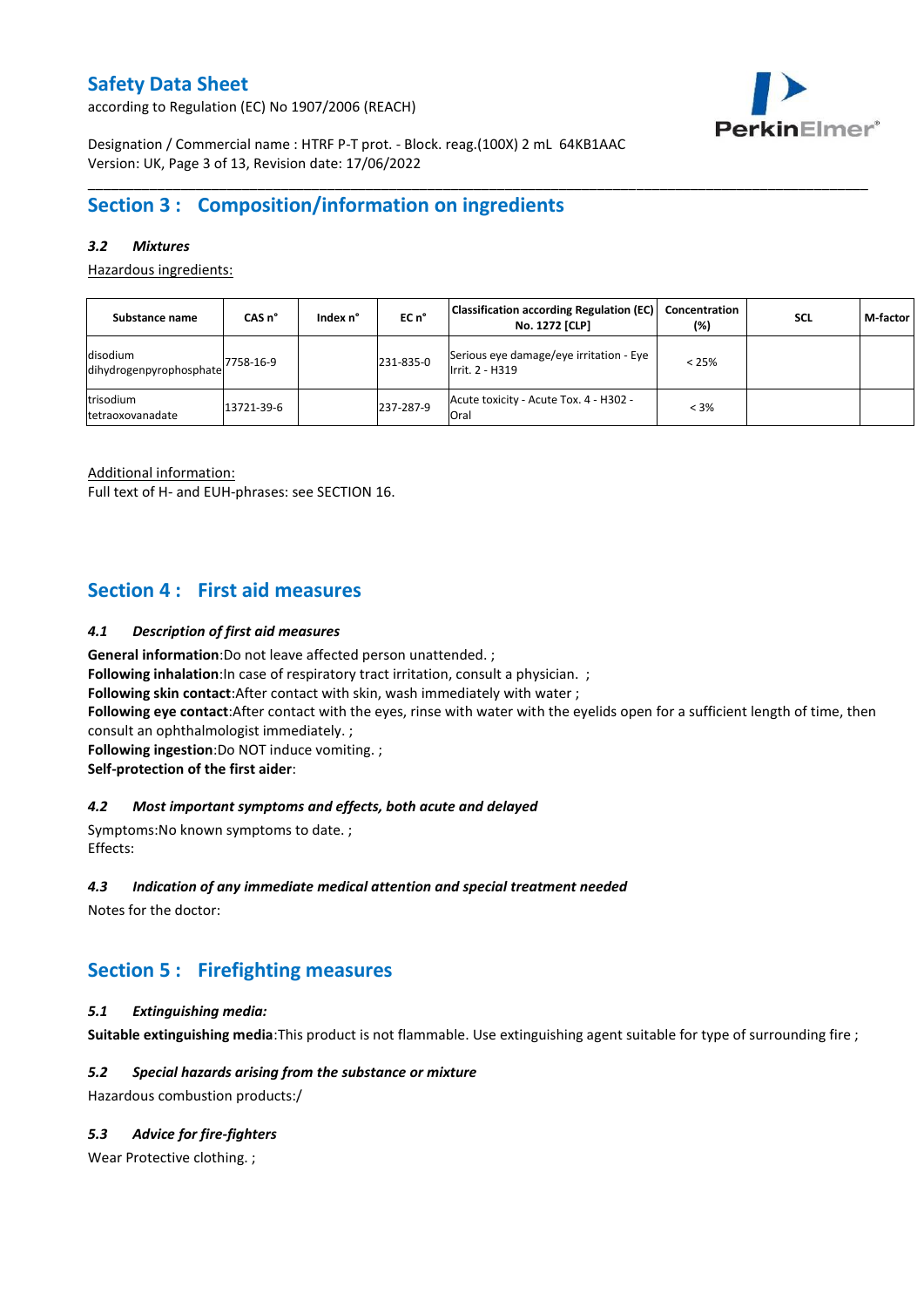according to Regulation (EC) No 1907/2006 (REACH)



Designation / Commercial name : HTRF P-T prot. - Block. reag.(100X) 2 mL 64KB1AAC Version: UK, Page 4 of 13, Revision date: 17/06/2022

\_\_\_\_\_\_\_\_\_\_\_\_\_\_\_\_\_\_\_\_\_\_\_\_\_\_\_\_\_\_\_\_\_\_\_\_\_\_\_\_\_\_\_\_\_\_\_\_\_\_\_\_\_\_\_\_\_\_\_\_\_\_\_\_\_\_\_\_\_\_\_\_\_\_\_\_\_\_\_\_\_\_\_\_\_\_\_\_\_\_\_\_\_\_\_\_\_\_\_\_\_

### **Section 6 : Accidental release measures**

#### *6.1 Personal precautions, protective equipment and emergency procedures*

Emergency procedures: Provide adequate ventilation. ;

#### *6.2 Environmental precautions*

Do not allow to enter into surface water or drains. ;

#### *6.3 Methods and material for containment and cleaning up*

For cleaning up:Suitable material for taking up: Absorbing material, organic ; Other information:

#### *6.4 Reference to other sections*

Additional information:

## **Section 7 : Handling and storage**

#### *7.1 Precautions for safe handling*

Protective measures: Advice on safe handling:Avoid contact with skin, eyes and clothes. ; Fire preventions:

Do not eat, drink or smoke in areas where reagents are handled. ; Advice on general occupational hygiene Handle in accordance with good industrial hygiene and safety practice ;

#### *7.2 Conditions for safe storage, including any incompatibilities*

Technical measures and storage conditions: Requirements for storage rooms and vessels:Keep container tightly closed. ; Hints on storage assembly: Materials to avoid: Further information on storage conditions:

#### *7.3 Specific end uses:*

Recommendations on specific end uses: Observe technical data sheet. ;

# **Section 8 : Exposure controls/personal protection**

#### *8.1 Control parameters*

Preliminary remark:

#### 8.1.1 Occupational exposure limits:

France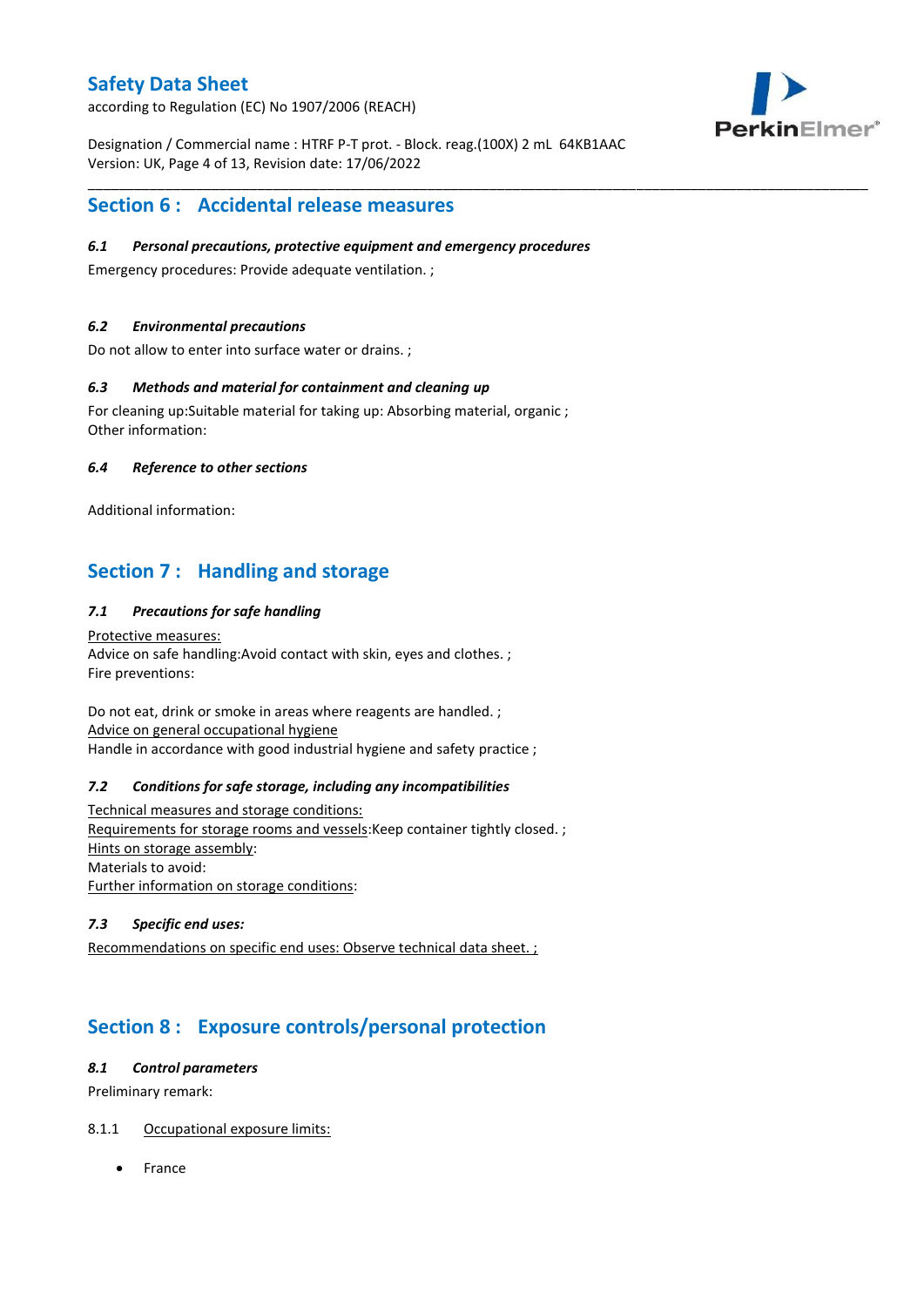

according to Regulation (EC) No 1907/2006 (REACH)

### Designation / Commercial name : HTRF P-T prot. - Block. reag.(100X) 2 mL 64KB1AAC Version: UK, Page 5 of 13, Revision date: 17/06/2022

| Source:                    |           |            | Informations relatives à la réglementation VME (France) : ED 984, 07.2012 |           |            |           |
|----------------------------|-----------|------------|---------------------------------------------------------------------------|-----------|------------|-----------|
| <b>Substance</b>           | EC No.    | CAS-No     | $VLE$ (mg/m3)                                                             | VLE (ppm) | VME(mg/m3) | VME (ppm) |
| 13721-39-6 / 237-<br>287-9 | 237-287-9 | 13721-39-6 |                                                                           |           |            |           |
| 7758-16-9 / 231-<br>835-0  | 231-835-0 | 7758-16-9  |                                                                           |           |            |           |

#### • Spain

| Source :                   | June 2015 | Limites de Exposicion Profesional para Agentes Quimicos en Espana<br>Instituto Nacional de Seguridad e Higiene en el Trabajo |  |  |  |  |  |  |  |  |  |
|----------------------------|-----------|------------------------------------------------------------------------------------------------------------------------------|--|--|--|--|--|--|--|--|--|
| Substance                  | EC-No.    | $VLA-ED$ (mg/m3)<br>VLA-EC ( $mg/m3$ )<br>VLA-EC (ppm)<br>VLA-ED (ppm)<br><b>CAS-No</b>                                      |  |  |  |  |  |  |  |  |  |
| 13721-39-6 / 237-<br>287-9 | 237-287-9 | 13721-39-6                                                                                                                   |  |  |  |  |  |  |  |  |  |
| 7758-16-9 / 231-<br>835-0  | 231-835-0 | 7758-16-9                                                                                                                    |  |  |  |  |  |  |  |  |  |

#### **•** Germany

| Source:                | TRGS 900, June 2015, BAuA |            |             |           |  |  |  |
|------------------------|---------------------------|------------|-------------|-----------|--|--|--|
| Substance              | EC No.                    | CAS-No     | AGW (mg/m3) | AGW (ppm) |  |  |  |
| 13721-39-6 / 237-287-9 | 237-287-9                 | 13721-39-6 |             |           |  |  |  |
| 7758-16-9 / 231-835-0  | 231-835-0                 | 7758-16-9  |             |           |  |  |  |

- Italia
- **•** Greece
- $\bullet$  UK
- OSHA (USA)

| Source:                    | Occupational Safety and Health Administration (OSHA) Permissible Exposure Limits (PELS) from 29 CFR 1910.1000 |            |                                                                            |                                                                               |                                                                      |                                                                        |  |
|----------------------------|---------------------------------------------------------------------------------------------------------------|------------|----------------------------------------------------------------------------|-------------------------------------------------------------------------------|----------------------------------------------------------------------|------------------------------------------------------------------------|--|
| Substance                  | EC-No.                                                                                                        | CAS-No     | <b>OSHA Permissible</b><br><b>Exposure Limit (PEL)</b><br>8-hour TWA (ppm) | <b>OSHA Permissible</b><br><b>Exposure Limit (PEL) 8-</b><br>hour TWA (mg/m3) | <b>OSHA Permissible</b><br><b>Exposure Limit (PEL)</b><br>STEL (ppm) | <b>OSHA Permissible</b><br><b>Exposure Limit (PEL)</b><br>STEL (mg/m3) |  |
| 13721-39-6 / 237-<br>287-9 | 237-287-9                                                                                                     | 13721-39-6 |                                                                            |                                                                               |                                                                      | 0,05                                                                   |  |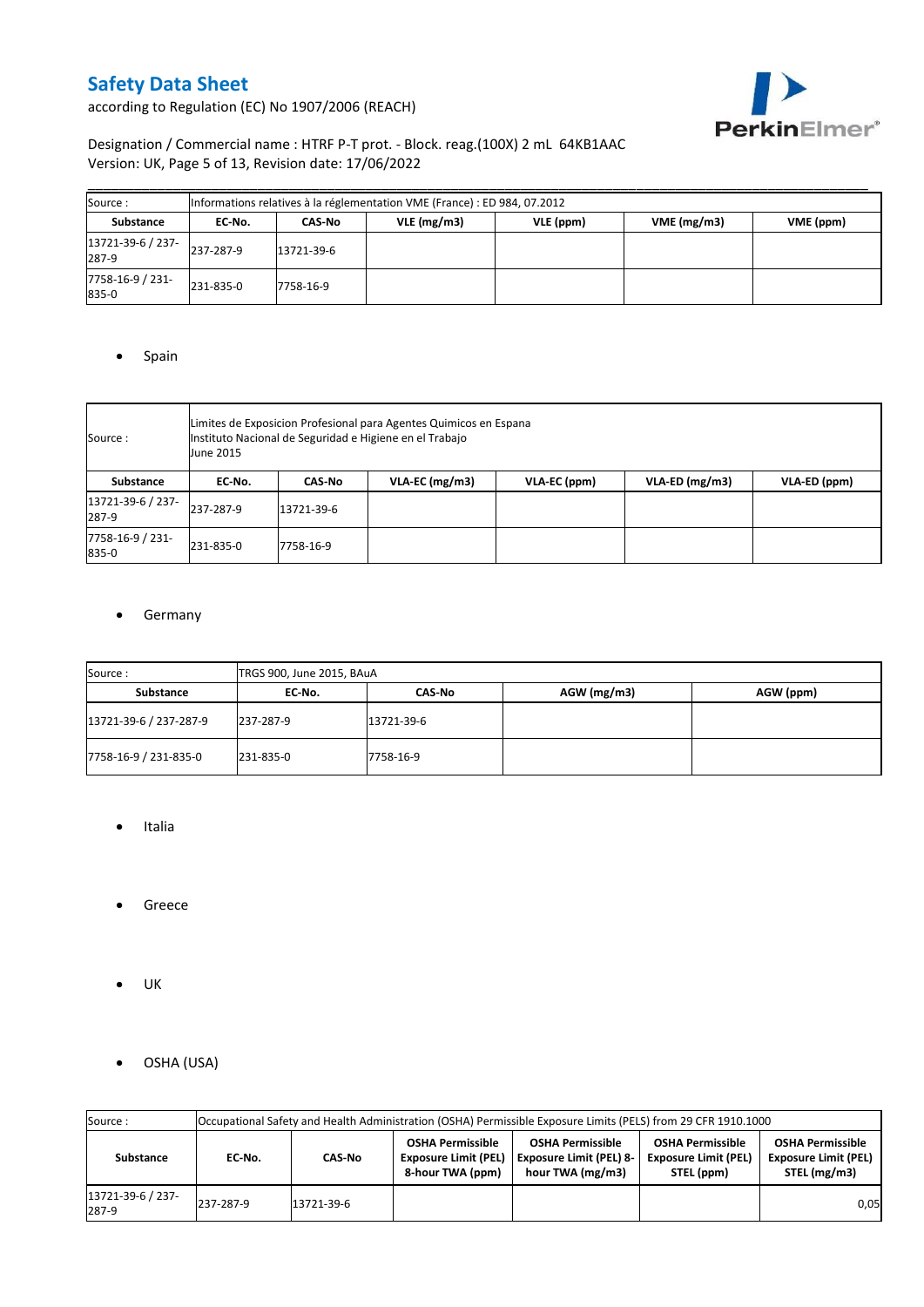according to Regulation (EC) No 1907/2006 (REACH)



Designation / Commercial name : HTRF P-T prot. - Block. reag.(100X) 2 mL 64KB1AAC Version: UK, Page 6 of 13, Revision date: 17/06/2022

|                                                         |            |  | _____ |
|---------------------------------------------------------|------------|--|-------|
| $7758 - 16 - 9$<br>, 231-033- <sub>231</sub> 035 -<br>Ю | ∻∹ס⊥<br>-- |  |       |

#### 8.1.2 Biological limit values (Germany):

| Source :               | List of recommended health-based biological limit values (BLVs) and biological guidance values (BGVs), June 2014 |            |               |           |
|------------------------|------------------------------------------------------------------------------------------------------------------|------------|---------------|-----------|
| Substance              | EC No.                                                                                                           | CAS No     | $BLV$ (mg/m3) | BLV (ppm) |
| 13721-39-6 / 237-287-9 | 237-287-9                                                                                                        | 13721-39-6 |               |           |
| 7758-16-9 / 231-835-0  | 231-835-0                                                                                                        | 7758-16-9  |               |           |

#### 8.1.3 Exposure limits at intended use (Germany):

| Source:                | TRGS 903, November 2015, BAuA |            |             |           |  |  |  |
|------------------------|-------------------------------|------------|-------------|-----------|--|--|--|
| Substance              | EC No.                        | CAS-No     | BGW (mg/m3) | BGW (ppm) |  |  |  |
| 13721-39-6 / 237-287-9 | 237-287-9                     | 13721-39-6 |             |           |  |  |  |
| 7758-16-9 / 231-835-0  | 231-835-0                     | 7758-16-9  |             |           |  |  |  |

#### 8.1.4 DNEL/PNEC-values:

#### • DNEL worker

| Source:                                                                                       |                     | <b>GESTIS</b> - substance database |                                                 |                                                          |                                                           |                                                   |                                                         |                                                     |                                                             |
|-----------------------------------------------------------------------------------------------|---------------------|------------------------------------|-------------------------------------------------|----------------------------------------------------------|-----------------------------------------------------------|---------------------------------------------------|---------------------------------------------------------|-----------------------------------------------------|-------------------------------------------------------------|
| Substance                                                                                     | EC-No.              | <b>CAS-No</b>                      | Acute - dermal,<br>local effects<br>(mg/kg/day) | Long-term $-$<br>dermal, local<br>effects<br>(mg/kg/day) | Long-term -<br>dermal.<br>systemic effects<br>(mg/kg/day) | Acute -<br>linhalation. locall<br>effects (mg/m3) | $Acute -$<br>inhalation,<br>systemic effects<br>(mg/m3) | Long-term –<br>inhalation, local<br>effects (mg/m3) | $Long-term -$<br>inhalation,<br>systemic effects<br>(mg/m3) |
| $\left  \frac{13721 \cdot 39 \cdot 6}{237 \cdot 287 \cdot 9} \right $ 13721-39-6<br>237-287-9 |                     |                                    |                                                 |                                                          |                                                           |                                                   |                                                         |                                                     |                                                             |
| 7758-16-9 /<br>231-835-0                                                                      | 231-835-0 7758-16-9 |                                    |                                                 |                                                          |                                                           |                                                   | 2.79-2.79                                               |                                                     |                                                             |

#### • DNEL consumer

| Source:                                              |                     | <b>GESTIS</b> - substance database |                                                 |                                                          |                                                             |                                                 |                                                       |                                                    |                                                             |
|------------------------------------------------------|---------------------|------------------------------------|-------------------------------------------------|----------------------------------------------------------|-------------------------------------------------------------|-------------------------------------------------|-------------------------------------------------------|----------------------------------------------------|-------------------------------------------------------------|
| Substance                                            | EC No.              | <b>CAS-No</b>                      | Acute - dermal,<br>local effects<br>(mg/kg/day) | $Long-term -$<br>dermal, local<br>effects<br>(mg/kg/day) | Long-term $-$<br>dermal,<br>systemic effects<br>(mg/kg/day) | Acute –<br>inhalation, local<br>effects (mg/m3) | Acute -<br>inhalation,<br>systemic effects<br>(mg/m3) | Long-term-<br>inhalation, local<br>effects (mg/m3) | Long-term $-$<br>inhalation,<br>systemic effects<br>(mg/m3) |
| $ 13721-39-6 $ $ 237-287-9 13721-39-6 $<br>237-287-9 |                     |                                    |                                                 |                                                          |                                                             |                                                 |                                                       |                                                    |                                                             |
| 7758-16-9 /<br>231-835-0                             | 231-835-0 7758-16-9 |                                    |                                                 |                                                          |                                                             |                                                 |                                                       |                                                    |                                                             |

DNEL remark:

• PNEC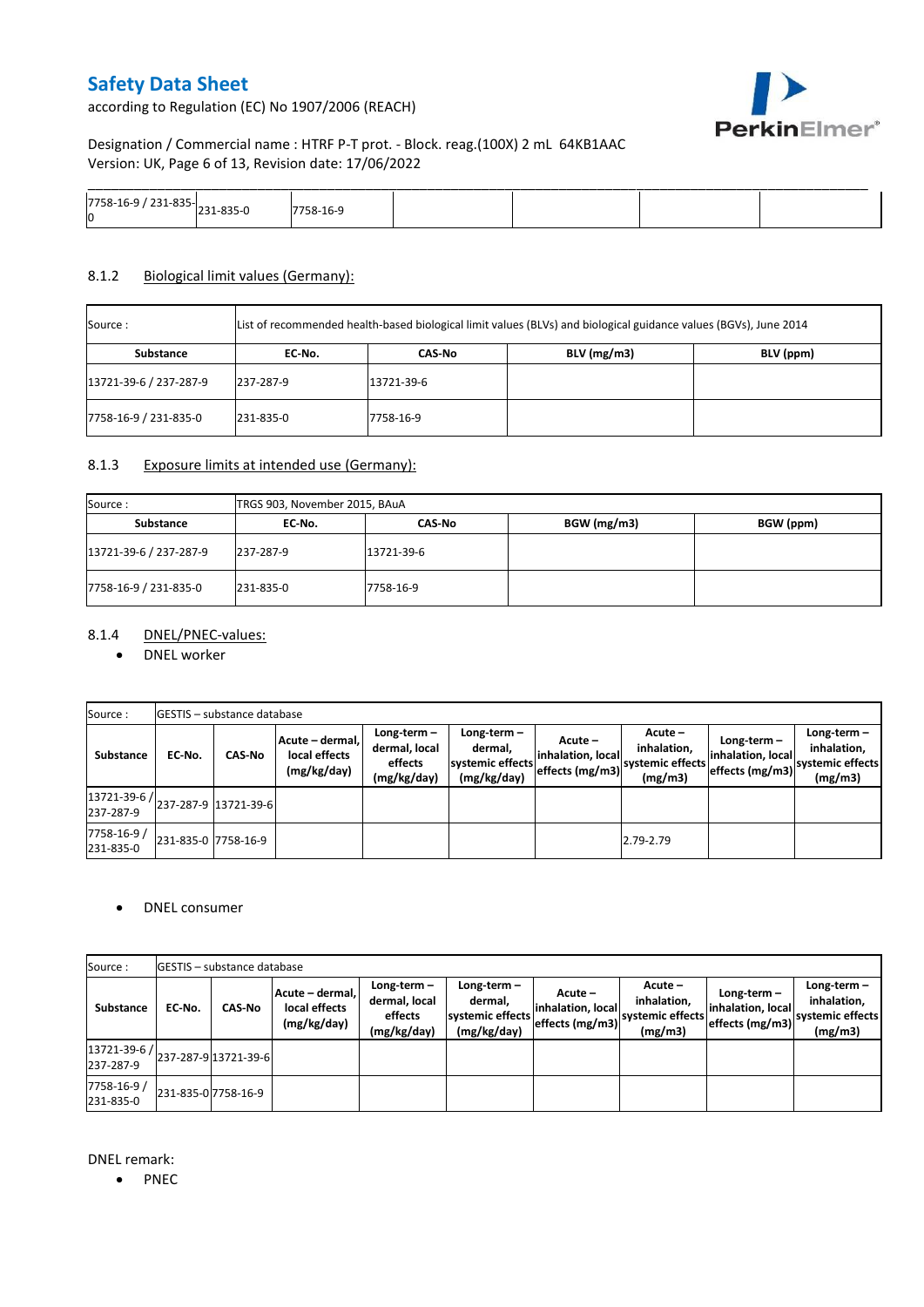

according to Regulation (EC) No 1907/2006 (REACH)

Designation / Commercial name : HTRF P-T prot. - Block. reag.(100X) 2 mL 64KB1AAC Version: UK, Page 7 of 13, Revision date: 17/06/2022

| Source:          | <b>INERIS</b>                  |                                 |                                            |                    |  |  |                      |  |  |                                                    |  |                                                                                                  |  |  |  |
|------------------|--------------------------------|---------------------------------|--------------------------------------------|--------------------|--|--|----------------------|--|--|----------------------------------------------------|--|--------------------------------------------------------------------------------------------------|--|--|--|
| <b>Substance</b> |                                |                                 | PNEC AQUATIC<br>freshwater<br>marine water |                    |  |  | intermittent release |  |  | <b>PNEC Sediment</b><br>freshwater<br>marine water |  |                                                                                                  |  |  |  |
|                  | EC-No.                         | <b>CAS-No</b>                   |                                            | $(mg/L)$ $(mg/kg)$ |  |  |                      |  |  |                                                    |  | (ppm)  (mg/L)  (mg/kg)  (ppm)  (mg/L)  (mg/kg)  (ppm)  (mg/L) (mg/kg) (ppm) (mg/L) (mg/kg) (ppm) |  |  |  |
| 13721-39-6<br>9  |                                | / 237-287- 237-287-9 13721-39-6 |                                            |                    |  |  |                      |  |  |                                                    |  |                                                                                                  |  |  |  |
| 7758-16-9<br>Ю   | / 231-835- 231-835-0 7758-16-9 |                                 |                                            |                    |  |  |                      |  |  |                                                    |  |                                                                                                  |  |  |  |

| Source:                             | <b>INERIS</b> |               |        |                  |       |        |                                |        |        |                 |       |        |                                                 |  |  |
|-------------------------------------|---------------|---------------|--------|------------------|-------|--------|--------------------------------|--------|--------|-----------------|-------|--------|-------------------------------------------------|--|--|
|                                     |               |               |        |                  |       |        |                                | Others |        |                 |       |        | PNEC secondary<br>poisoning<br>(mg/kg)<br>(ppm) |  |  |
| <b>Substance</b>                    | EC-No.        | <b>CAS-No</b> |        | <b>PNEC soil</b> |       |        | PNEC sewage treatment<br>plant |        |        | <b>PNEC</b> air |       |        |                                                 |  |  |
|                                     |               |               | (mg/L) | (mg/kg)          | (ppm) | (mg/L) | (mg/kg)                        | (ppm)  | (mg/L) | (mg/kg)         | (ppm) | (mg/L) |                                                 |  |  |
| 13721-39-6 / 237-287-9<br>237-287-9 |               | 13721-39-6    |        |                  |       |        |                                |        |        |                 |       |        |                                                 |  |  |
| 7758-16-9/<br>231-835-0             | 231-835-0     | 7758-16-9     |        |                  |       |        |                                |        |        |                 |       |        |                                                 |  |  |

PNEC remark: Control parameters remark:

#### *8.2 Exposure controls*

8.2.1 Appropriate engineering controls:

8.2.2 Personal protective equipment:

**Eye / Face protection**: Safety glasses with side-shields ;

**Skin protection**:Gloves ;

**Respiratory protection**:Ensure adequate ventilation ;

**Thermal hazards**:

8.2.3 Environmental exposure controls:

# **Section 9 : Physical and chemical properties**

#### *9.1 Information on basic physical and chemical properties*

 $A = 22$ 

| Appearance            |             |
|-----------------------|-------------|
| Physical state        | Liquid      |
| Colour                | Colorless : |
| Odour                 |             |
| Odour threshold (ppm) |             |

|                     | Value | Concentration<br>(mol/L) | Method | Temperature (°C) Pressure (kPa) | Remark |
|---------------------|-------|--------------------------|--------|---------------------------------|--------|
| юH                  |       |                          |        |                                 |        |
| Melting point (°C)  |       |                          |        |                                 |        |
| Freezing point (°C) |       |                          |        |                                 |        |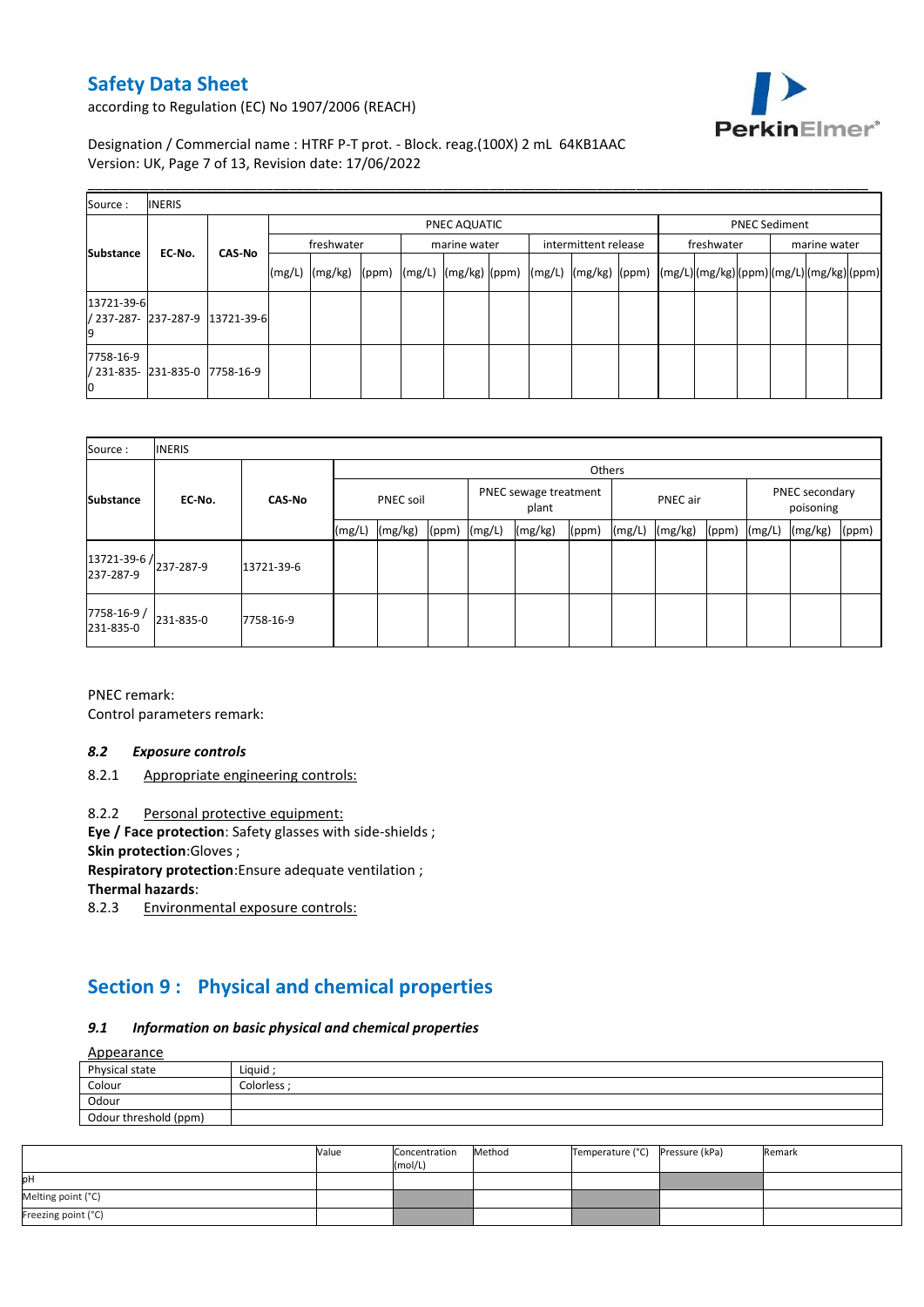

according to Regulation (EC) No 1907/2006 (REACH)

#### Designation / Commercial name : HTRF P-T prot. - Block. reag.(100X) 2 mL 64KB1AAC Version: UK, Page 8 of 13, Revision date: 17/06/2022

|                                                             | Initial boiling point/boiling range (°C)  |  |  |  |
|-------------------------------------------------------------|-------------------------------------------|--|--|--|
| Flash point (°C)                                            |                                           |  |  |  |
| Evaporation rate (kg/m <sup>2</sup> /h)                     |                                           |  |  |  |
| Flammability (type:) (%)                                    |                                           |  |  |  |
| Upper/lower<br>flammability or explosive<br>limits          | Upper explosive limit<br>(%)              |  |  |  |
|                                                             | Lower explosive limit (%)                 |  |  |  |
| Vapour pressure (kPa)                                       |                                           |  |  |  |
| Vapour density (g/cm <sup>3</sup> )                         |                                           |  |  |  |
|                                                             | Density (g/cm <sup>3</sup> )              |  |  |  |
| Densities                                                   | Relative density (g/cm <sup>3</sup> )     |  |  |  |
|                                                             | Bulk density (g/cm <sup>3</sup> )         |  |  |  |
|                                                             | Critical density (g/cm <sup>3</sup> )     |  |  |  |
| Solubility (Type: ) (g/L)                                   |                                           |  |  |  |
| Partition coefficient (log Pow)<br>n-octanol/water at pH :  |                                           |  |  |  |
| Auto-ignition temperature (°C)                              |                                           |  |  |  |
| Decomposition temperature (°C)<br>Decomposition energy : kJ |                                           |  |  |  |
| Viscosity                                                   | Viscosity, dynamic (poiseuille)           |  |  |  |
|                                                             | Viscosity, cinematic (cm <sup>3</sup> /s) |  |  |  |
| Oxidising properties                                        |                                           |  |  |  |
| <b>Explosive properties</b>                                 |                                           |  |  |  |

#### *9.2 Other information:*

No other relevant data available

# **Section 10 : Stability and reactivity**

- *10.1 Reactivity* This material is considered to be non-reactive under normal use conditions. ;
- *10.2 Chemical stability*
- *10.3 Possibility of hazardous reactions*
- *10.4 Conditions to avoid:*
- *10.5 Incompatible materials:*

#### *10.6 Hazardous decomposition products:*

Does not decompose when used for intended uses. ;

### **Section 11 : Toxicological information**

Toxicokinetics, metabolism and distribution

#### *11.1 Information on toxicological effects*

**Substances** 

**Acute toxicity**

Animal data: Acute oral toxicity: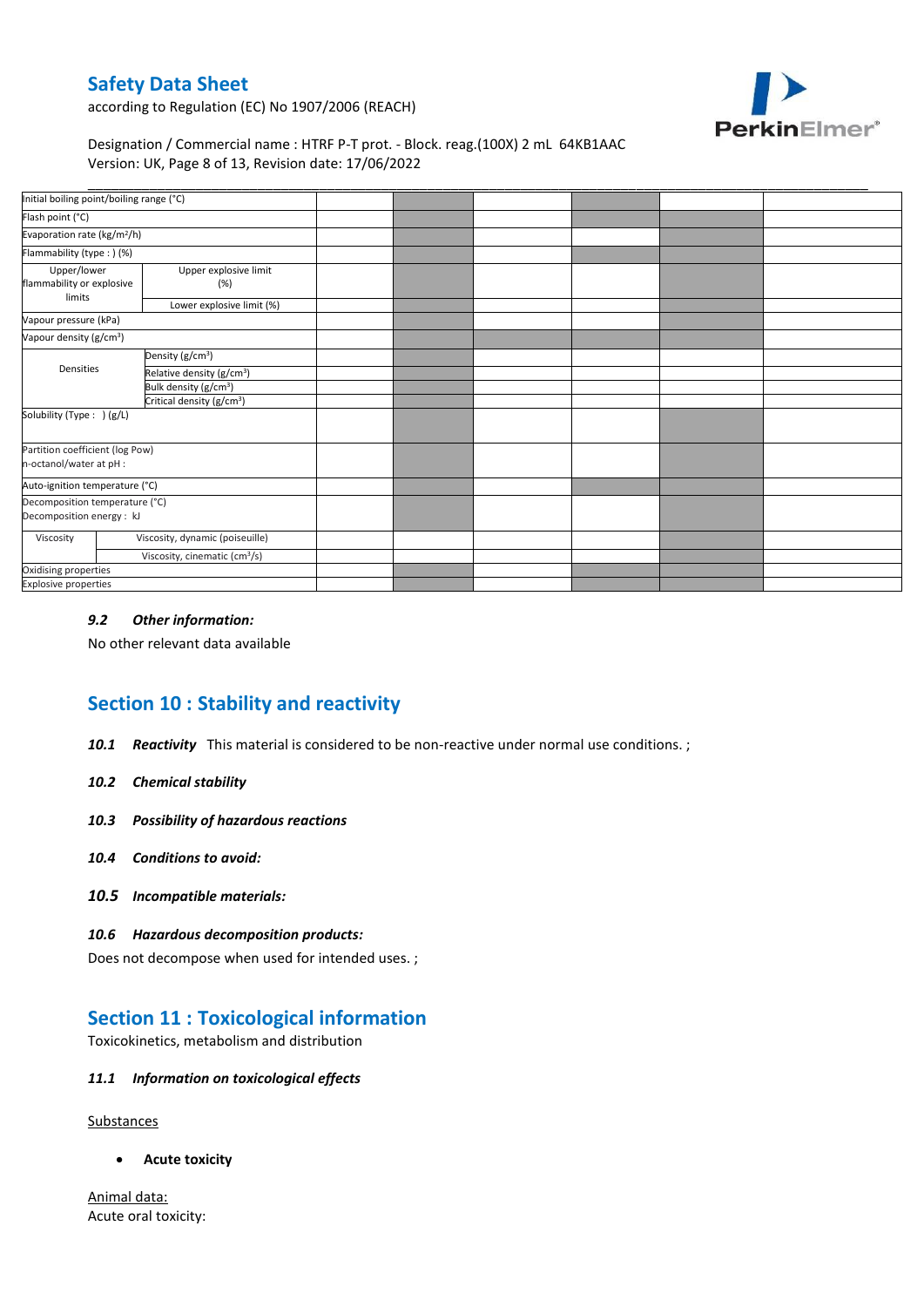according to Regulation (EC) No 1907/2006 (REACH)



Designation / Commercial name : HTRF P-T prot. - Block. reag.(100X) 2 mL 64KB1AAC Version: UK, Page 9 of 13, Revision date: 17/06/2022

| Substance name         | <b>LD50</b><br>(mg/kg) | Species | Method | Symptoms / delayed effects | <b>Remark</b> |
|------------------------|------------------------|---------|--------|----------------------------|---------------|
| 13721-39-6 / 237-287-9 | 330-330                | Rat     |        | Hemorragie                 |               |

\_\_\_\_\_\_\_\_\_\_\_\_\_\_\_\_\_\_\_\_\_\_\_\_\_\_\_\_\_\_\_\_\_\_\_\_\_\_\_\_\_\_\_\_\_\_\_\_\_\_\_\_\_\_\_\_\_\_\_\_\_\_\_\_\_\_\_\_\_\_\_\_\_\_\_\_\_\_\_\_\_\_\_\_\_\_\_\_\_\_\_\_\_\_\_\_\_\_\_\_\_

Acute dermal toxicity:

Acute inhalative toxicity:

Practical experience / human evidence: Assessment / Classification: General Remark:

#### **•** Skin corrosion/irritation

Animal data:

In-vitro skin test method: In-vitro skin test result: Assessment / Classification:

**Eye damage/irritation**

Animal data:

| name:<br>substance                                       | <b>Species</b> | Method               | Exposure time  | Result/evaluation | Score | Remark |
|----------------------------------------------------------|----------------|----------------------|----------------|-------------------|-------|--------|
| 7758-16-9<br>231-835<br>$\sim$<br>¬-<br>_ _ _<br>ັບ<br>∸ | Rabbit         | D 405<br><b>OECD</b> | . .<br>itation |                   |       |        |

In vitro eye test method: In vitro eye test result: Assessment / Classification:

**CMR effects (carcinogenity, mutagenicity and toxicity for reproduction)**

o Germ cell mutagenicity:

Animal data:

Assessment / Classification:

o Carcinogenicity

Practical experience / human evidence: Animal data:

Other information: Assessment / Classification:

o Reproductive toxicity

Practical experience / human evidence: Animal data: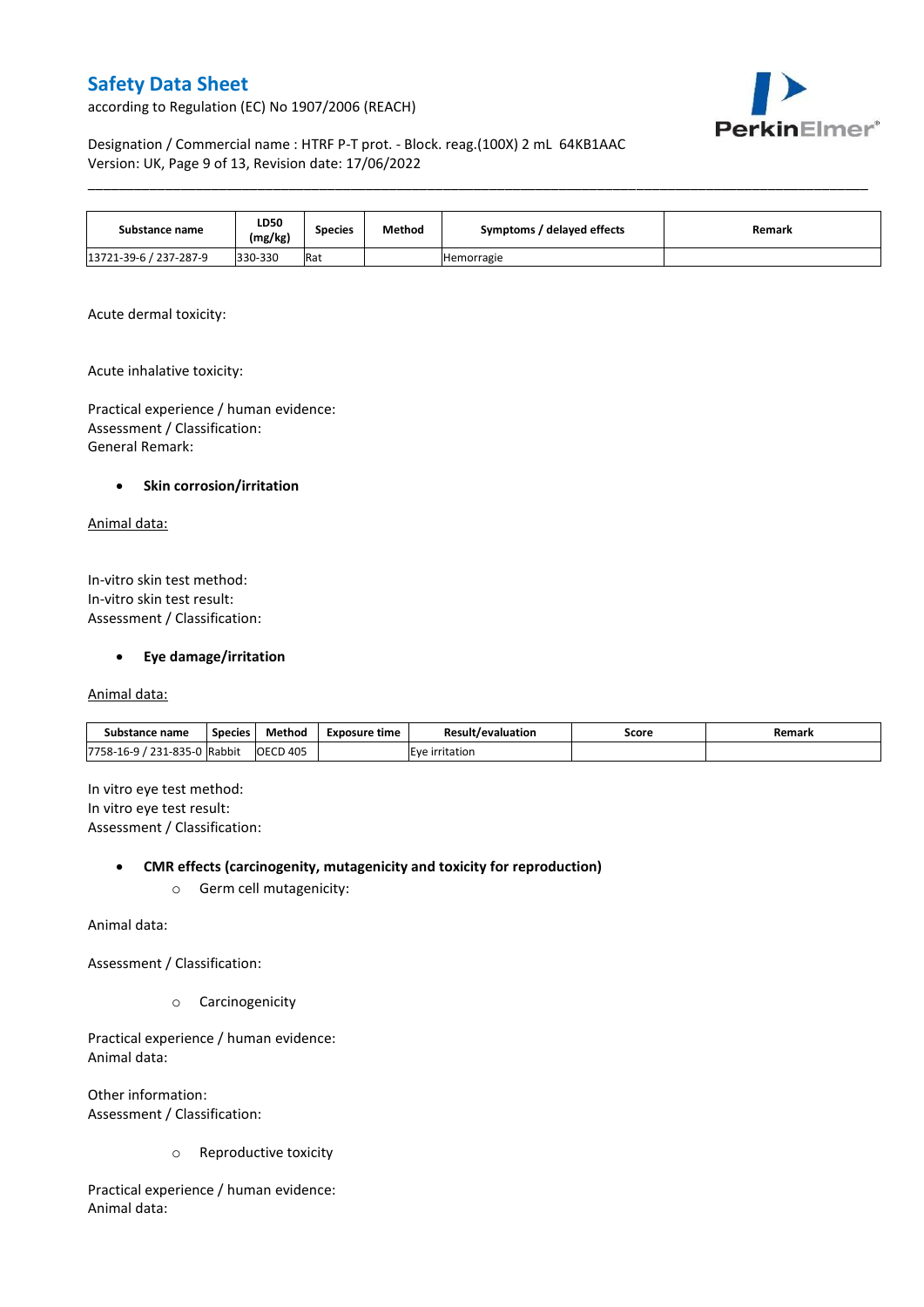according to Regulation (EC) No 1907/2006 (REACH)



Designation / Commercial name : HTRF P-T prot. - Block. reag.(100X) 2 mL 64KB1AAC Version: UK, Page 10 of 13, Revision date: 17/06/2022

\_\_\_\_\_\_\_\_\_\_\_\_\_\_\_\_\_\_\_\_\_\_\_\_\_\_\_\_\_\_\_\_\_\_\_\_\_\_\_\_\_\_\_\_\_\_\_\_\_\_\_\_\_\_\_\_\_\_\_\_\_\_\_\_\_\_\_\_\_\_\_\_\_\_\_\_\_\_\_\_\_\_\_\_\_\_\_\_\_\_\_\_\_\_\_\_\_\_\_\_\_

Other information: Assessment / Classification:

Overall assessment on CMR properties:

- **Specific target organ toxicity (single exposure)**
	- o STOT SE 1 and 2

Animal data:

Other information:

o STOT SE 3

Practical experience / human evidence:

Other information: Assessment / Classification:

#### **Specific target organ toxicity (repeated exposure)**

Practical experience / human evidence: Animal data:

Assessment / Classification: Other information

**Aspiration hazard**

Practical experience / human evidence: Experimental data: viscosity data: see SECTION 9. Assessment / Classification: Remark:

11.1.1 Mixtures No toxicological information is available for the mixture itself

# **Section 12 : Ecological information**

In case that test data regarding one endpoint/differentiation exist for the mixture itself, the classification is carried out according to the substance criteria (excluding biodegradation and bioaccumulation). If no test data exist, the criteria for mixture classification has to be used (calculation method) in this case the toxicological data of the ingredients are shown.

*12.1 Aquatic toxicity:* 

Acute (short-term) fish toxicity

Chronic (long-term) fish toxicity

Acute (short-term) toxicity to crustacea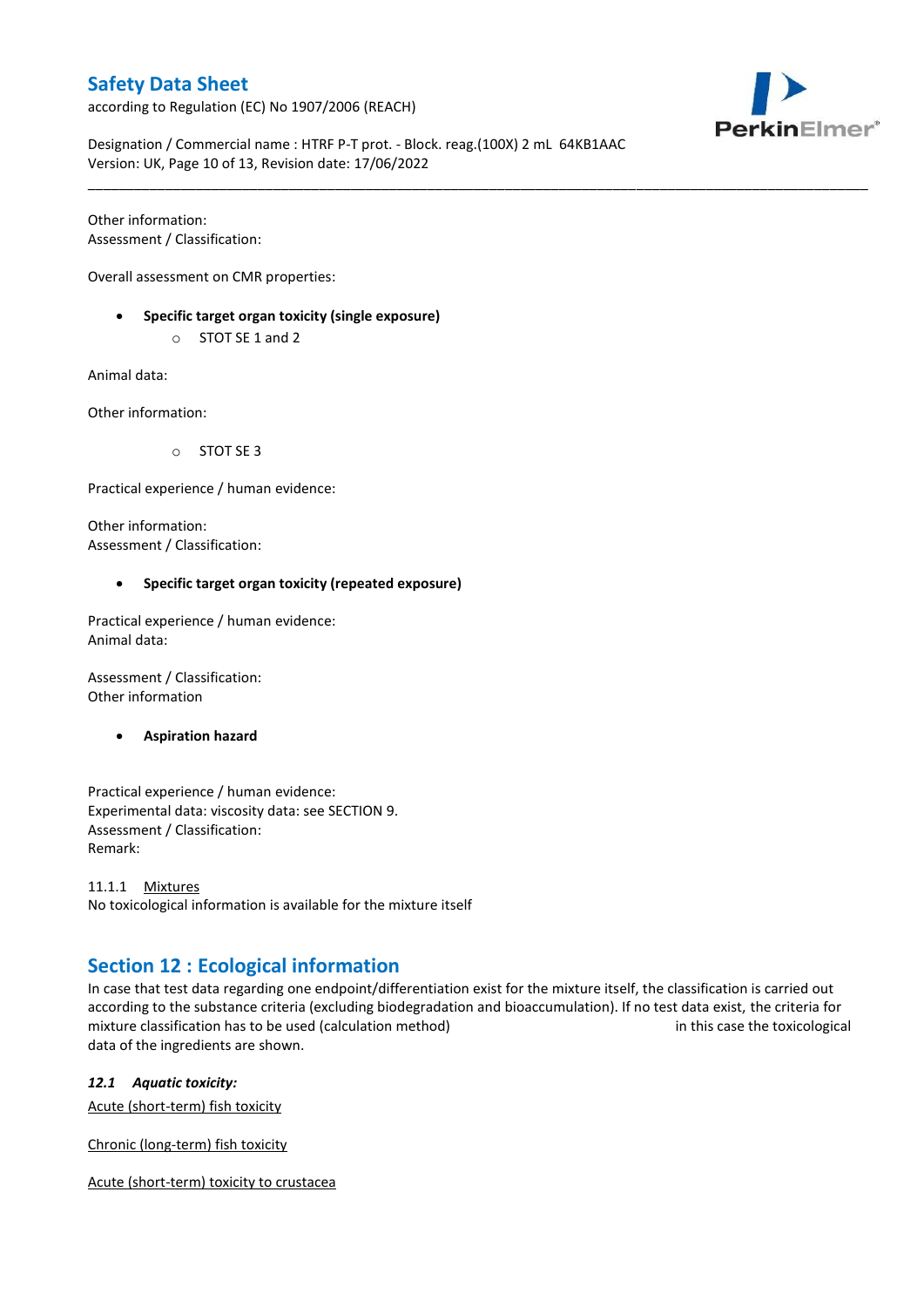according to Regulation (EC) No 1907/2006 (REACH)



Designation / Commercial name : HTRF P-T prot. - Block. reag.(100X) 2 mL 64KB1AAC Version: UK, Page 11 of 13, Revision date: 17/06/2022

\_\_\_\_\_\_\_\_\_\_\_\_\_\_\_\_\_\_\_\_\_\_\_\_\_\_\_\_\_\_\_\_\_\_\_\_\_\_\_\_\_\_\_\_\_\_\_\_\_\_\_\_\_\_\_\_\_\_\_\_\_\_\_\_\_\_\_\_\_\_\_\_\_\_\_\_\_\_\_\_\_\_\_\_\_\_\_\_\_\_\_\_\_\_\_\_\_\_\_\_\_

Chronic (long-term) toxicity to crustacea

Acute (short-term) toxicity to algae and cyanobacteria

Toxicity to microorganisms and other aquatic plants / organisms

Assessment / Classification:

# *12.2 Persistence and degradability*

Biodegradation:

Abiotic Degradation:

Assessment / Classification:

#### *12.3 Bioaccumulative potential*

Bioconcentration factor (BCF):

- *12.4 Mobility in soil*
- *12.5 Results of PBT and vPvB assessment*
- *12.6 Other adverse effects:*

Additional ecotoxicological information:

### **Section 13 : Disposal considerations**

#### *13.1 Waste treatment methods*

Waste treatment options: Dispose of waste according to applicable legislation. ;

#### ADR/RID/AND/IMDG/IATA UN No. UN Proper shipping name Transport hazard class(es) Hazard label(s) Packing group

### **Section 14 : Transport information**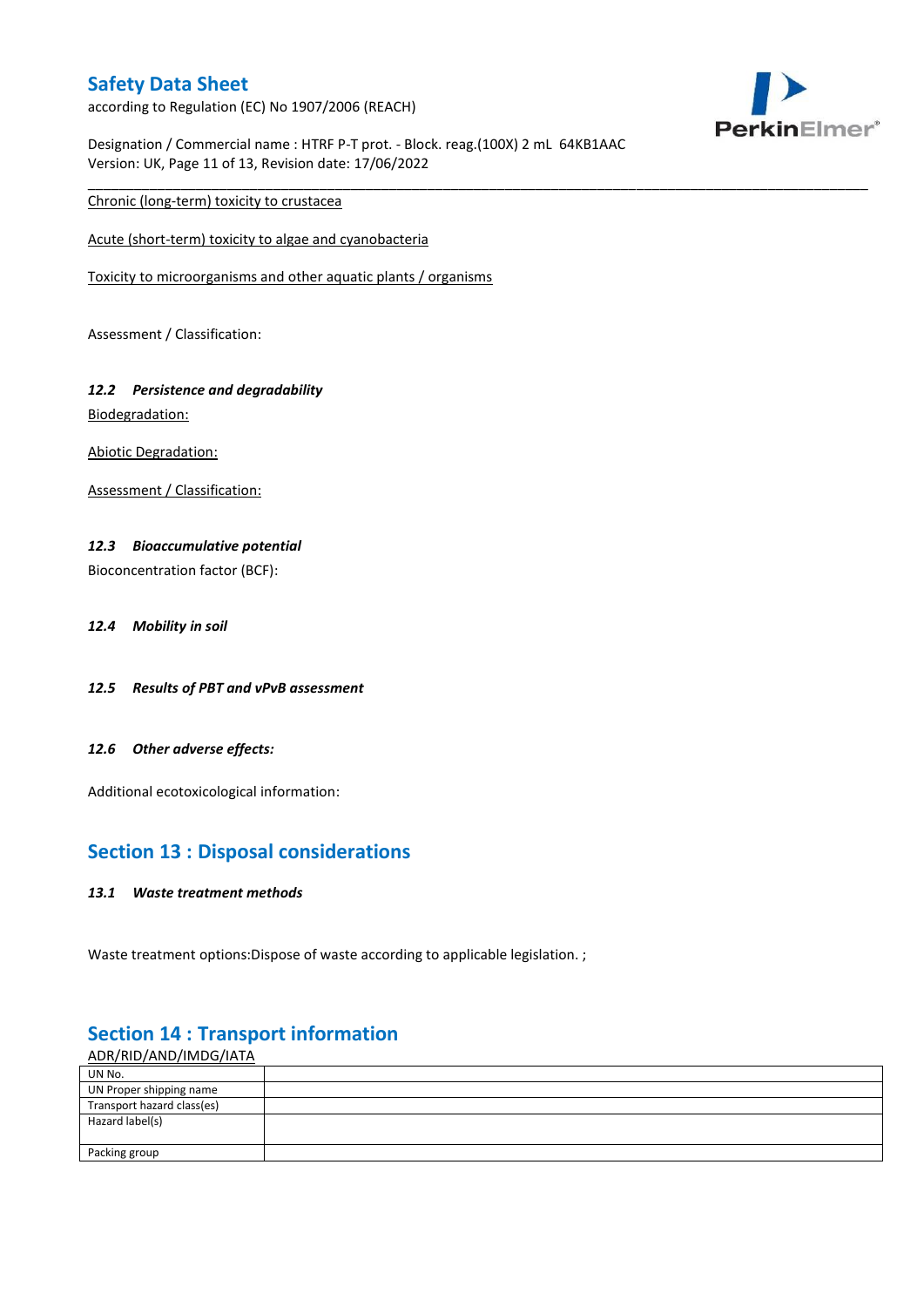according to Regulation (EC) No 1907/2006 (REACH)



Designation / Commercial name : HTRF P-T prot. - Block. reag.(100X) 2 mL 64KB1AAC Version: UK, Page 12 of 13, Revision date: 17/06/2022

*Transport in bulk according to Annex II of MARPOL 73/78 and the IBC Code*

\_\_\_\_\_\_\_\_\_\_\_\_\_\_\_\_\_\_\_\_\_\_\_\_\_\_\_\_\_\_\_\_\_\_\_\_\_\_\_\_\_\_\_\_\_\_\_\_\_\_\_\_\_\_\_\_\_\_\_\_\_\_\_\_\_\_\_\_\_\_\_\_\_\_\_\_\_\_\_\_\_\_\_\_\_\_\_\_\_\_\_\_\_\_\_\_\_\_\_\_\_

### Land transport (ADR/RID) Classification code ADR: Special Provisions for ADR/RID: Limited quantities for ADR/RID: Excepted Quantities for ADR/RID: Packing Instructions for ADR/RID: Special packing provisions for ADR/RID: Mixed packing provisions: Portable tanks and bulk containers Instructions: Portable tanks and bulk containers Special Provisions: ADR Tank Code: ADR Tank special provisions: Vehicle for tank carriage: Special provisions for carriage Packages: Special provisions for carriage Bulk: Special provisions for carriage for loading, unloading and handling: Special Provisions for carriage Operation: Hazard identification No: Transport category (Tunnel restriction code): Sea transport (IMDG) Marine Pollutant: Subsidiary risk(s) for IMDG: Packing provisions for IMDG: Limited quantities for IMDG: Packing instructions for IMDG: IBC Instructions: IBC Provisions: IMO tank instructions: UN tank instructions: Tanks and bulk Provisions: EmS : Stowage and segregation for IMDG: Properties and observations: Inland waterway transport (ADN) Classification Code ADN: Special Provisions ADN: Limited quantities ADN: Excepted quantities ADN: Carriage permitted: Equipment required: Provisions concerning loading and unloading: Provisions concerning carriage: Number of blue cones/lights: Remark: Air transport (ICAO-TI / IATA-DGR) Subsidiary risk for IATA: Excepted quantity for IATA: Passenger and Cargo Aircraft Limited Quantities Packing Instructions: Passenger and Cargo Aircraft Limited Quantities Maximal Net Quantity : Passenger and Cargo Aircraft Packaging Instructions : Passenger and Cargo Aircraft Maximal Net Quantity : Cargo Aircraft only Packaging Instructions : Cargo Aircraft only Maximal Net Quantity : ERG code: Special Provisions for IATA:

# **Section 15 : Regulatory information**

### *15.1 Safety, health and environmental regulations/legislation specific for the substance or mixture* EU regulations

Authorisations and/or restrictions on use:

Authorisations: Restrictions on use: SVHC :